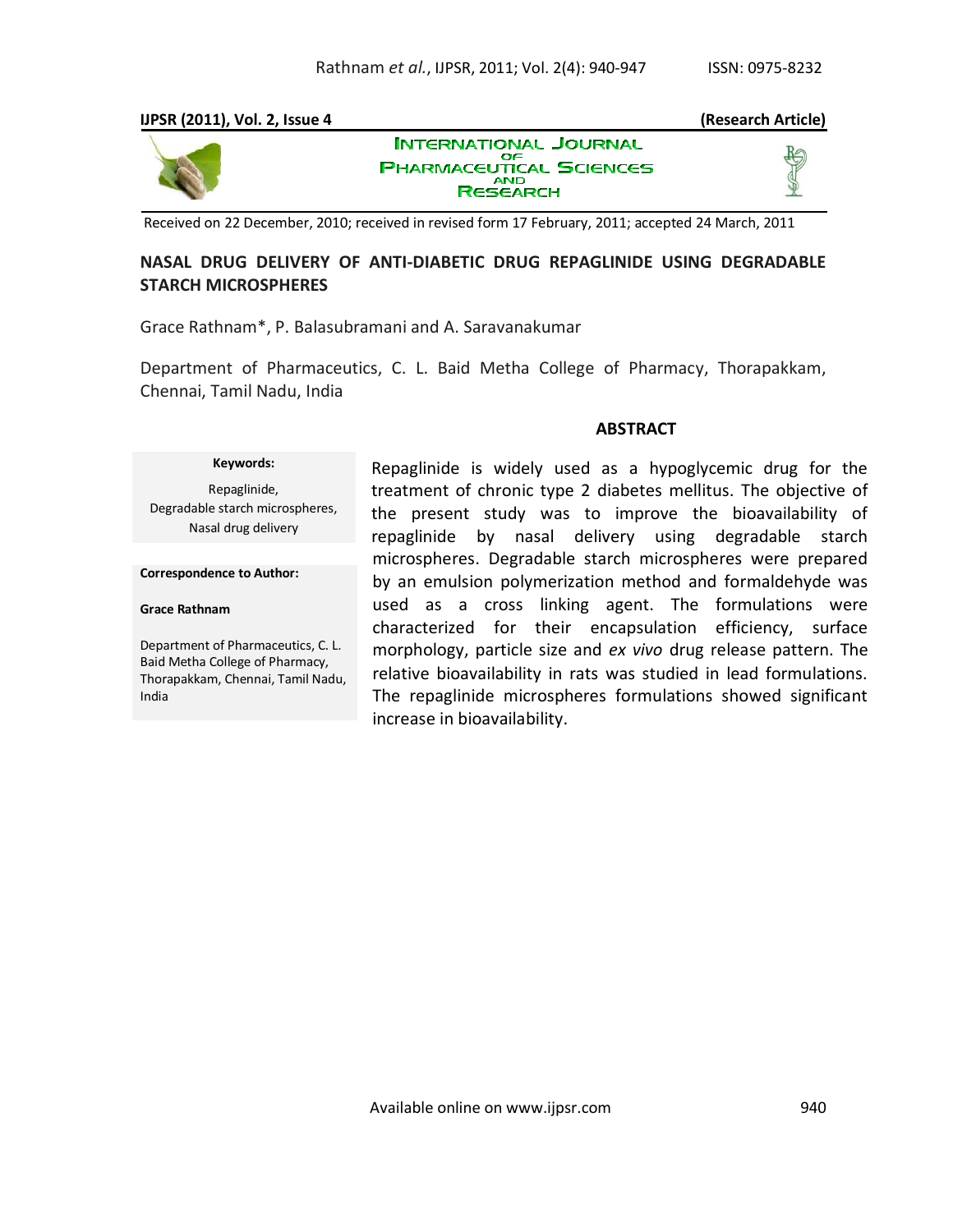**INTRODUCTION:** Repaglinide, a novel insulin secretagogue is used for the management  $1/2$  of type 2 diabetes mellitus. Its oral bioavailability  $^3$  is less than 50% due to first pass metabolism. Nasal drug delivery approach has been selected to improve the bioavailability. Nasal drug delivery is increasingly important as an alternative to the oral and parenteral route for systemic drug delivery. The nasal cavity as a site for the systemic absorption of numerous drugs has the advantages which include relatively large surface area, highly vascularized nature epithelium with high total blood flow per cm<sup>3</sup> for rapid absorption.

Avoidance of hepatic first pass metabolism<sup>4</sup> owing to a porous endothelial basement membrane for the direct transport of absorbed substances into the systemic circulation is another important advantage. Several products **<sup>5</sup>** for nasal delivery are now commercially available. The mucoadhesion in the design of drug delivery systems is to prolong the residence time of the dosage form at the site of application or absorption and to facilitate intimate contact of the dosage form with underlying absorption surface to improve and enhance the bioavailability. Thus, mucoadhesive microspheres can adhere  $^6$  on to the nasal mucosa for reasonably prolonged period preventing rapid nasal clearance.

Starch is widely used for microsphere preparation because it is biodegradable, biocompatible and non toxic. Starch microspheres are not only bio degradable but also show a high degree of swelling when in contact with aqueous media. They form a gel like system which prolongs residence time in the nose. The increased absorption of drugs<sup>7</sup> administered with degradable **TABLE 1: COMPOSITION OF FORMULATIONS (F1 - F10)**

starch microspheres is due to effect on tight junctions between the epithelial cells. Moreover, starch microspheres do not stimulate **<sup>8</sup>** an albuminlike antigen response *in vivo*.

The objective of this study was to develop an intranasal delivery system of repaglinide using degradable starch mucoadhesive microspheres, which would enhance nasal residence time, absorption of drug across nasal-mucosal membrane and enhance the bioavailability.

**MATERIALS AND METHODS:** Repaglinide, was received as gift sample from Dr. Reddy's Laboratories (Hyderabad, India).All other materials used in the study purchased from commercial sources were: extra pure soluble starch (Merck Specialties), arachis oil (V.V.V. & Sons) formaldehyde (S.D. Fine Chemicals), diethyl ether (Merck Specialties), acetone (Paxmy Specialty Chemicals).

## **Preparation of degradable starch microspheres:**

**Emulsion polymerization technique:** Degradable starch microspheres (DSM) containing repaglinide were prepared by emulsion polymerization method  $9, 10$ . The compositions for formulations F1-F10 are represented in **Table 1**. 10 % starch dispersion was prepared by dispersing accurately weighed extra pure soluble starch in distilled water. The accurately weighed amount of drug was dispersed in 50 ml of arachis oil. The starch solution was added drop wise into continuously stirred (1500 rpm) drug dispersion in arachis oil at  $25^{\circ}$ C. The emulsion thus formed was stirred for 10 min and then cooled in an ice bath.

| Ingredients        | F <sub>1</sub>           | F <sub>2</sub> | F3  | F4  | F5  | F <sub>6</sub>           | F7  | F8  | F <sub>9</sub> | F10 |
|--------------------|--------------------------|----------------|-----|-----|-----|--------------------------|-----|-----|----------------|-----|
| Repaglinide (mg)   | 200                      | 200            | 200 | 200 | 200 | 333                      | 333 | 333 | 333            | 333 |
| Soluble starch (%) | 10                       | 10             | 10  | 10  | 10  | 10                       | 10  | 10  | 10             | 10  |
| Arachis oil (ml)   | 50                       | 50             | 50  | 50  | 50  | 50                       | 50  | 50  | 50             | 50  |
| Formaldehyde (ml)  | $\overline{\phantom{a}}$ |                | 10  | 15  | 0   | $\overline{\phantom{a}}$ |     | 10  | 15             | 20  |
| Diethyl ether (ml) | 300                      | 295            | 290 | 285 | 280 | 300                      | 295 | 290 | 285            | 280 |

Available online on www.ijpsr.com 941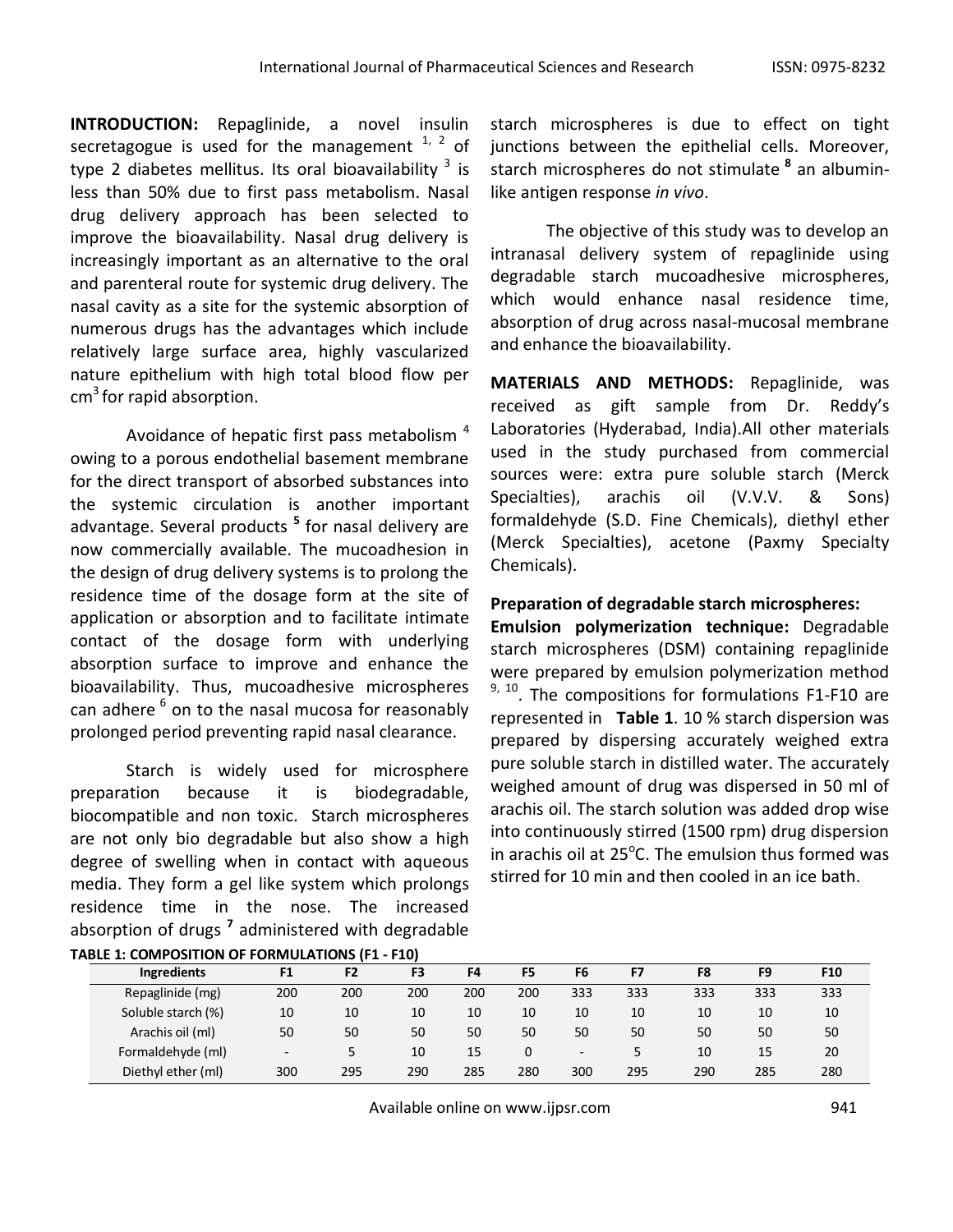The starch microspheres were then resuspended in 100 ml of diethyl ether containing formaldehyde as the cross-linking agent. The suspension was stirred (1500 rpm) for 30 min at  $25^{\circ}$ C and the supernatant was decanted. The resulting microspheres were washed with acetone, filtered and air dried. Formaldehyde as cross-linking agent was used in different concentrations in each formulation. Formaldehyde was not added in formulations F1 and F6. In case of formulations F1 to F5 the drug and polymer ratio was 1:50. While in case of F6 to F10 the drug and polymer ratio was 1:30. The same procedure was repeated for all the formulations F1- F10. Repaglinide free (empty) microspheres were prepared following the same procedure as for drug loaded microspheres omitting repaglinide.

## **Characterization of Starch Microspheres:**

**Particle size analysis:** Particle size analysis was performed on the prepared microspheres suspended in ethanol and sonicated for 5 min. The sample was analyzed by Malvern Multisizer 2000 laser diffraction spectrometer, UK.

**Scanning Electron Microscopy (SEM):** Particle shape and surface morphology  $11$  of the microspheres were examined by scanning electron microscopy (JEOL JSM-5610LV). Samples of microspheres were dusted onto double sided tape on an aluminum stub. The stub ware then coated with gold using a cold sputter coated to a thickness of 400  $A^{\circ}$ . The samples were imaged using a 25 kV electron beam.

**Percentage yield value of Microspheres:** The percentage yield values  $12$  was calculated from the ratio of total final weight of the degradable starch microspheres of each formulation to total weight of the drug and polymer used for the preparations.

Total weight of the degradable starch microspheres **%** yield = --------------------------------------------------------------- x 100 Total weight of drug and polymer

**Encapsulation Efficiency:** For the determination of total drug content of the microspheres, the drug quantities on the surface and entrapped inside the matrix structure of microspheres were determined separately  $^{13, 14}$ . In order to determine the drug amount on the surface, microspheres (100 mg) were weighed accurately and mixed with 50 ml of methanol. This mixture was sonicated in an ultrasonic bath for 5 min and then centrifuged (REMI R-24) at 3000 rpm for 10 min. The supernatant was filtered through a 0.45 mm filter and the absorbance was measured on a UV Spectrophotometer (Shimadzu Model 1601) at 281nm wavelength.

The residue was mixed with 100 ml methanol followed by agitation with a magnetic stirrer for 12 h to dissolve the polymer and to extract the drug. Samples were centrifuged (REMI R-24) at 5000 rpm for 10 min and the absorbance of the supernatant absorbance was measured on a UV Spectrophotometer (Shimadzu Model 1601) at 281nm after filtration through a 0.45 µm filter The amount of drug associated with each phase of the microspheres was determined using a calibration curve constructed over the range 20-120 µg/ ml.

*Ex vivo* **release studies on sheep nasal mucosa** 15, 16, <sup>17</sup>: The *ex vivo* permeation study was carried out by following the procedure described by Steffen Lang *et al*. Tissue with nasal mucosa was excised from the noses of freshly slaughtered sheep. After removing the skin, tissue containing nasal mucosa was cut off with a sharp knife from the frontal part of the nasal conch (conchae nasals dorsales) above the *os incisivum* starting from the incisura nasoincisiva.

The excised tissue was stored on ice during transport to the laboratory. At no more than 30 min after the excision, the mucosa was separated from the underlying cartilage by blunt stripping using a pair of tweezers. Samples were taken and inserted into the Franz diffusion chambers, the apical side of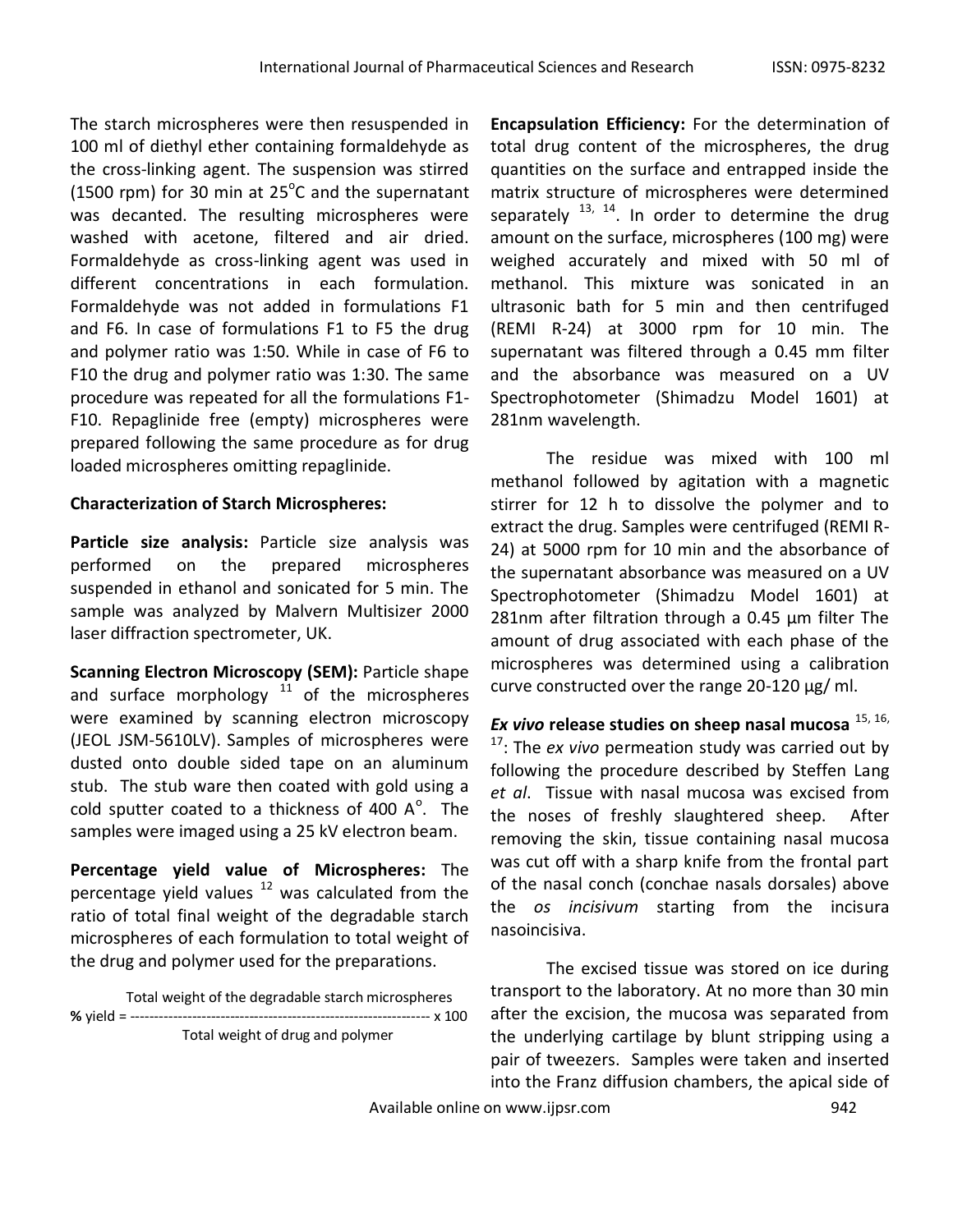the tissue typically facing the donor compartment. Franz diffusion cells with an area of 1.01  $\text{cm}^2$  and a final volume of 15 ml were used to evaluate the progesterone release profiles from gel formulations in a closed system. 100 mg of microspheres were placed on the upper side of the nasal mucosa. The donor half cell was then carefully placed on top of the receptor half cell and clamped.

The donor and the receiver compartment containing phosphate buffer (pH 6.2), used as the diffusion medium were kept in intimate contact and the temperature was maintained at  $37^{\circ}$ C. **The** whole assembly was kept on a magnetic stirrer and stirred continuously. The samples were withdrawn at definite time intervals and equal amount of the phosphate buffer was replaced. The samples were filtered and the absorbance was measured at 281 nm using UV- spectrophotometer.

The cumulative amount of repaglinide permeated per unit area was plotted against time, and the slope of the linear portion of the plot (mg/min) was used as the steady state flux  $(J_{ss})$ . The apparent nasal permeability coefficient  $K_p$  (cm/s) was calculated using the equation  $K_p = J_{ss} \times 1/$  [60×  $C_v$ ] in which J<sub>ss</sub> is steady state flux (mg/cm<sup>2</sup>min),  $C_v$  is the total donor concentration of the formulation (mg), 60 is the conversion of minutes to seconds.

Bioavailability Study: *In vivo* evaluation studies<sup>18, 19,</sup> <sup>20</sup> for repaglinide degradable starch microspheres were performed on normal healthy Wistar rats weighing 250 to 300 g each. The approval of the Institutional Animal Ethics Committee was obtained. The study was conducted in accordance with standard institutional guidelines. Four groups of wistar rats (6 in each group) were fasted (with water) for 15-17 hours before the experiment. After overnight fasting the blood samples were collected from the tail vein of the rats and the blood glucose level of rats were determined. The test samples were given immediately after the collection of initial blood samples. The Group-I was the control, Group-

II (standard) was fed orally with a marketed tablet equivalent to 1 mg of repaglinide. The Group-III and Group-IV were administered with repaglinide degradable starch microspheres equivalent to 1mg of repaglinide of formulation F5 and F10 respectively. The formulations F5 and F10 were administered through nostril with a polyethylene tube, PE90.

The test microspheres were put in the tube and weighed. It was introduced into nasal cavity by blowing air from a syringe. All the groups were orally administered 2 g/kg glucose and the blood samples were collected in tail vein of the rats at 0, 15, 30, 45 and 60 min interval. The blood glucose level for the control, standard and test samples was determined using the Ascensia Entrust Glucometer. (Bayer Company, USA). The percentage reduction of blood glucose level (D %) was measured.

**Data analysis:** The plasma glucose concentration of each rat before nasal administration was taken as the baseline level and the changes in plasma glucose concentrations (percentage of baseline level) at different times after dosing were calculated and plotted against time. The area under the plasma glucose level versus time curve (AUC) was obtained according to the trapezoidal rule and the percentage reduction in blood glucose level (D %) was calculated using the following equation.

$$
D(\%) = \frac{AUC_c - AUC_s}{AUC_c} \times 100\%
$$

Where  $AUC_c$  represents the AUC of non treated animals and AUC<sub>s</sub> represents the AUC of formulations.

**RESULTS AND DISCUSSION:** The degradable starch microspheres of repaglinide were prepared by emulsion polymerization method with two different mixing ratios of repaglinide/polymer at 1:30 and 1:50. Blank microspheres were also prepared for comparison. In this method, acetone was efficiently

Available online on www.ijpsr.com example on the set of the set of the set of the set of the set of the set of the set of the set of the set of the set of the set of the set of the set of the set of the set of the set of t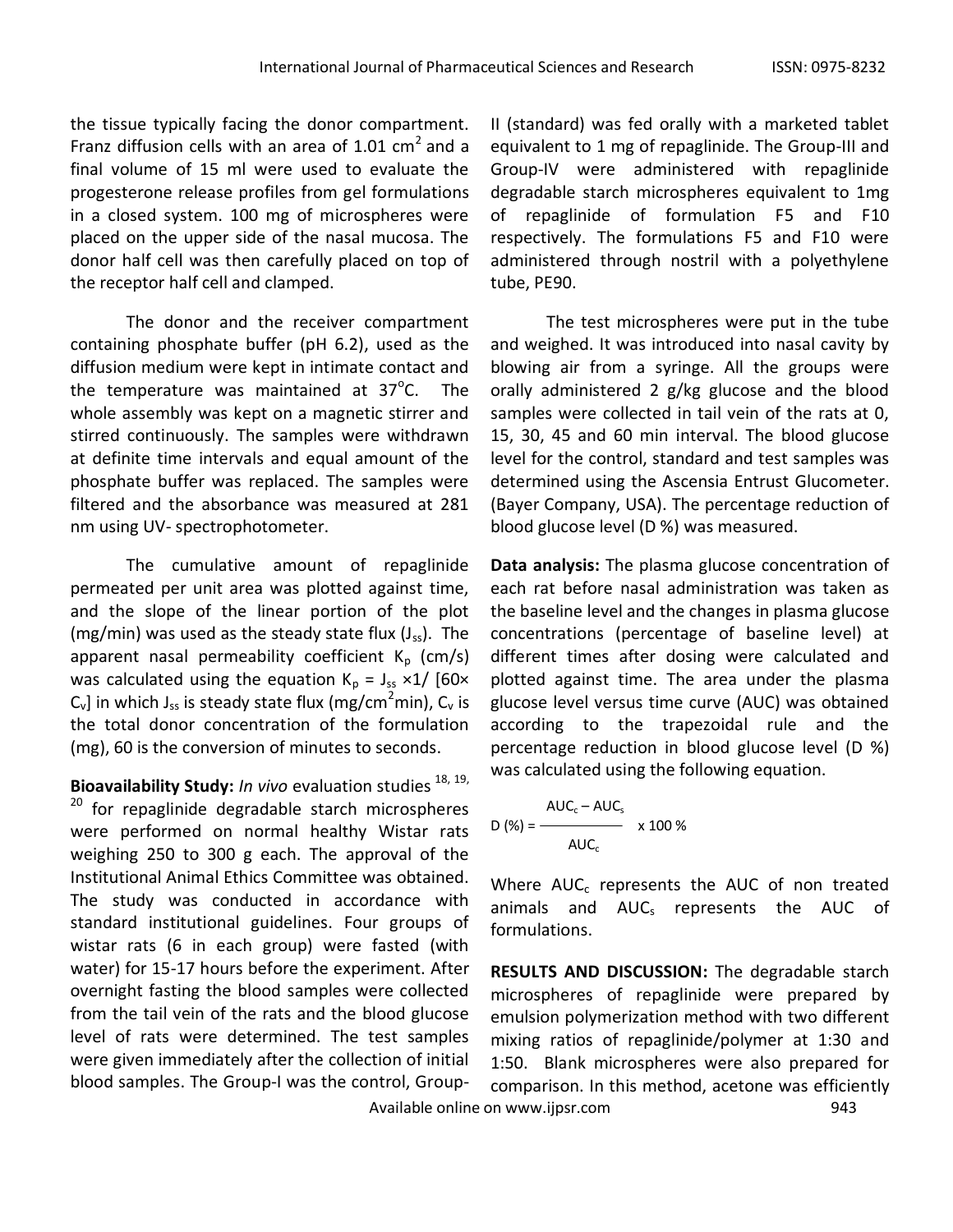used to remove oil in the microspheres because oil retained on the microspheres caused aggregation and changed the morphological properties of the microspheres. Formaldehyde was used as the cross linking agent in this study. In order to optimize the preparation of microspheres, formulation variables

such as drug and polymer ratios as well as different concentrations of cross linking agent were employed. The percentage yield values of the microspheres are represented in **Table 2**. The yield values of the microspheres were in the range of 85% to 89%.

| <b>Formulation</b> | Particle size (µm) | % Yield | % drug content | % drug on surface | % drug entrapped |
|--------------------|--------------------|---------|----------------|-------------------|------------------|
| F1                 | 118.0              | 89.5    | 12.6           | 6.8               | 5.8              |
| F <sub>2</sub>     | 69.2               | 87.0    | 23.8           | 5.7               | 25.9             |
| F <sub>3</sub>     | 59.5               | 87.8    | 25.3           | 5.0               | 29.5             |
| F <sub>4</sub>     | 48.9               | 88.6    | 26.2           | 4.4               | 31.3             |
| F <sub>5</sub>     | 46.7               | 88.0    | 29.8           | 3.1               | 34.5             |
| F <sub>6</sub>     | 124.2              | 86.0    | 14.6           | 8.7               | 5.9              |
| F7                 | 64.0               | 86.8    | 32.5           | 6.6               | 18.1             |
| F8                 | 57.7               | 86.5    | 32.9           | 3.4               | 20.3             |
| F <sub>9</sub>     | 49.4               | 86.0    | 33.7           | 2.4               | 21.8             |
| F10                | 51.6               | 85.3    | 36.7           | 2.2               | 26.7             |

**TABLE 2: CHARACTERIZATION OF FORMUALTATIONS F1- F10**

Particle size  $21$ ,  $22$  of the degradable starch microspheres of repaglinide are represented in Table 2. A size range of 40- 100 µm was suitable for intranasal administration because particles smaller than 40µm have a tendency to reach the respiratory tract directly after inspiration without impacting the nasal mucosa  $^{23}$ . Particle size of the degradable starch microspheres of repaglinide ranged from 46µm to 137 µm in F1-F10. Formulations F2- F5 and F7, F7- F10 had particle size between 40- 100µm which are ideal for nasal delivery.

**Fig. 1- 5** presents morphology of empty microspheres; F-1, F-5, F-6 and F-10 respectively. SEM analysis of the samples revealed that all the microspheres exhibited spherical shape and smooth appearance while empty microspheres had a crumpled appearance.



**FIG. 1: SCANNING ELECTRON MICROSCOPY PHOTOGRAPH OF EMPTY MICROSPHERES**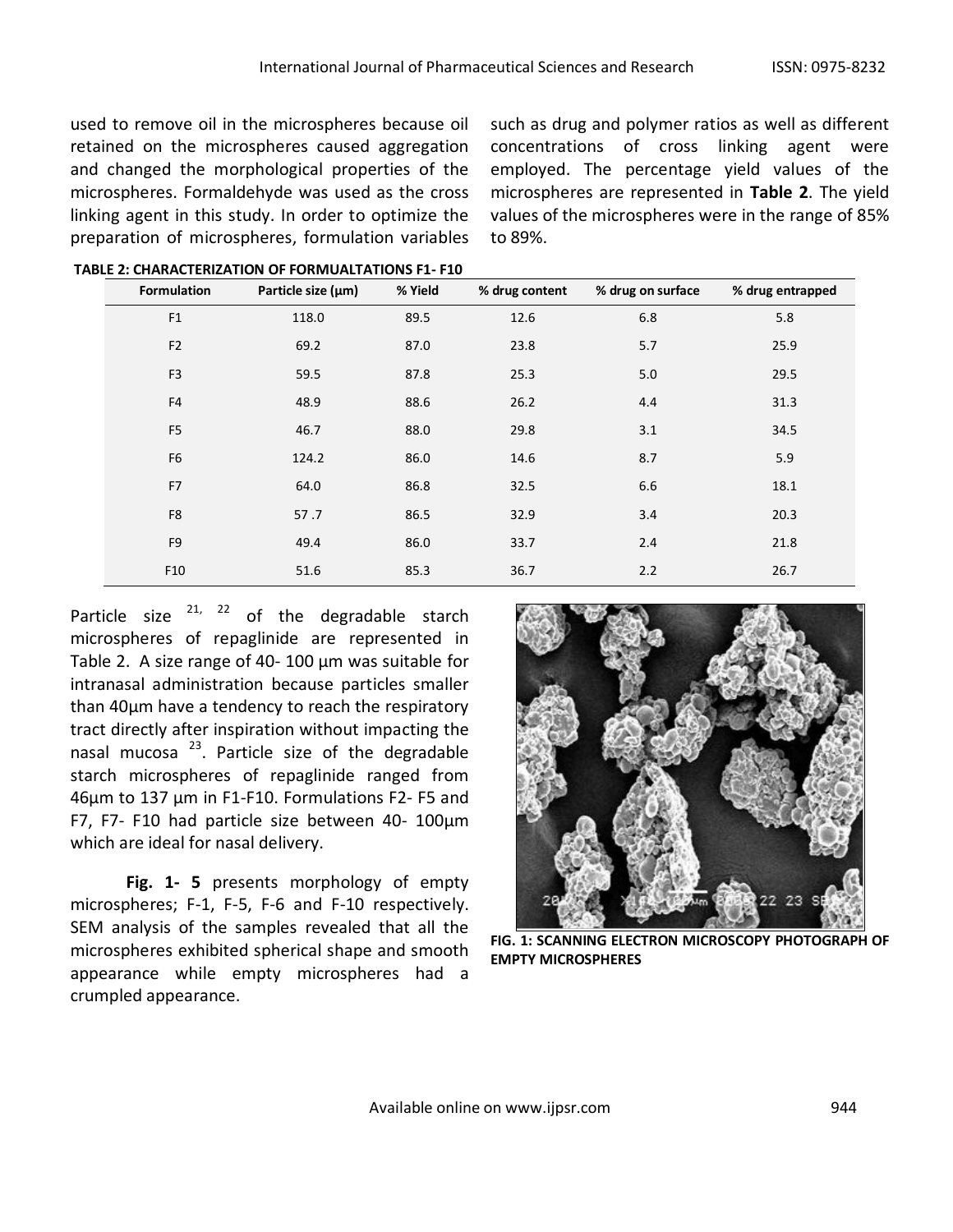

**FIG. 2: SCANNING ELECTRON MICROSCOPY PHOTOGRAPH OF F-1**



**FIG. 3: SCANNING ELECTRON MICROSCOPY PHOTOGRAPH OF F-5**



**FIG. 4: SCANNING ELECTRON MICROSCOPY PHOTOGRAPH OF F-6**



**FIG. 5: SCANNING ELECTRON MICROSCOPY PHOTOGRAPH OF F-10**

Incorporation of repaglinide into starch microspheres can be influenced by factors such as the method of preparation, drug and polymer concentrations, drug and polymer binding, physicochemical characteristics of the drug, stabilization method and size of the microspheres  $^{23}$ . In this study, encapsulation of repaglinide in degradable starch microspheres was investigated as a function of formaldehyde concentrations (0, 5, 10, 15 and 20 ml) and drug polymer ratios (1: 30 and 1: 50) by keeping all other parameters, that is, method of preparation, stirring rate, oil phase and stabilization period (30 min) constant.

The encapsulation efficiency is represented in Table 2. The encapsulation efficiency was observed in the range from 9.6% to 36.7%. With increase in the formaldehyde concentrations and drug and polymer ratio drug loading was increased. The amount of drug on the surface and entrapped in the microspheres was also evaluated. The amount of drug present on the surface of the microspheres ranged from 2.2% to 8.7% while the drug entrapped in the microspheres ranged from 5.8% to 34.5%.The maximum encapsulation efficiency when drug and polymer ratio is 1:30 is for F5 at 34.5% (F-5) and when drug and polymer ratio is 1:50 is for F10 at 26.7% (F-10).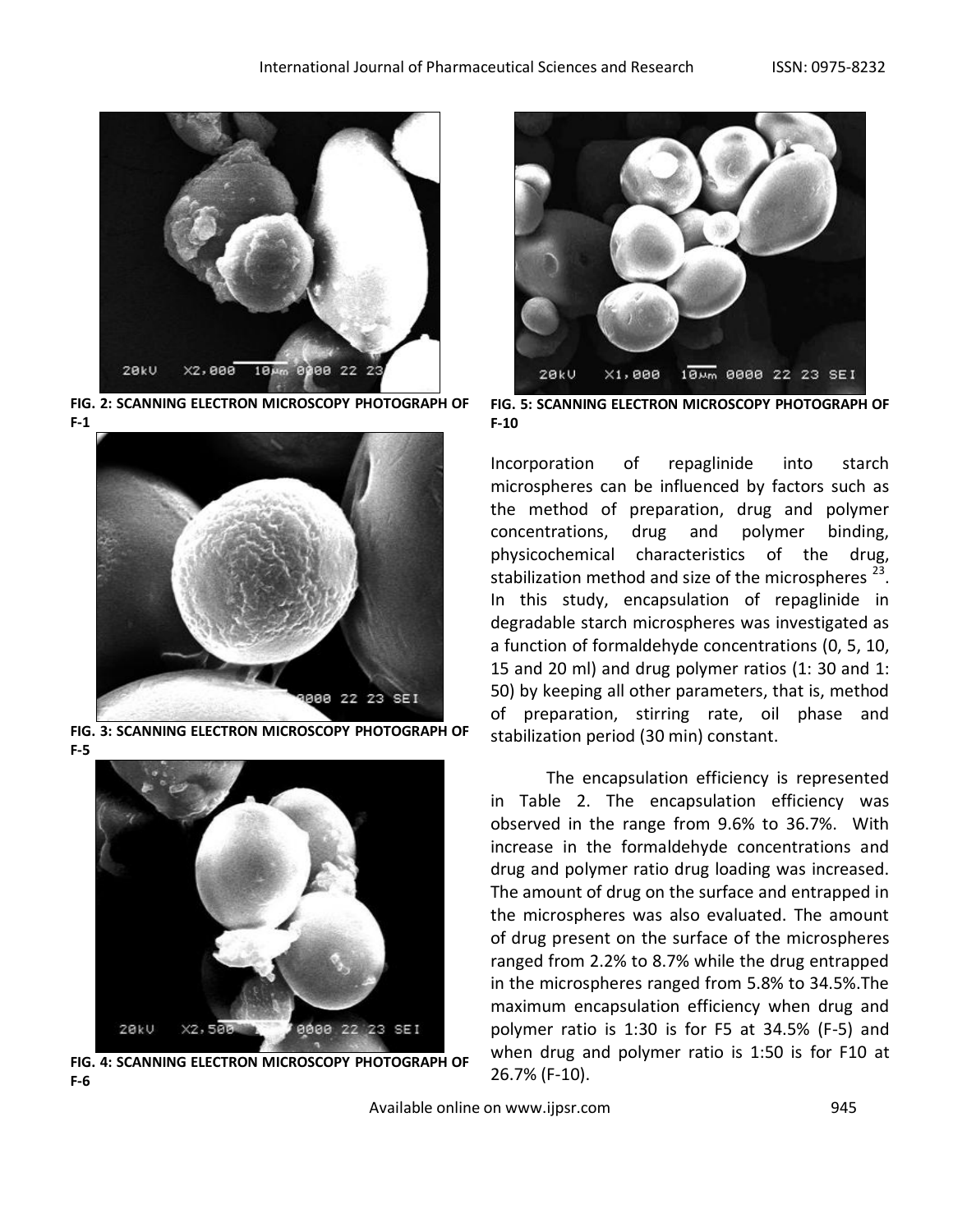Repaglinide permeation from the degradable starch microspheres in different formation were carried out in sheep mucosa. The results are represented in **Fig. 6**. The permeation flux and permeability coefficient determination for each of the formulations are shown in **Table 3**. The permeation of repaglinide from microspheres was complete during the course of the experiment (6 h). The drug permeation amount at 6 h was found to be 72% for F-1, 84% for F-2, 84% for F-3, 86% for F-4, 87% for F-5, 75% for F-6, 88 % for F-7, 92% for F-8, and 96% for F-9, 98% for F-10.



**FIG. 6:** *EX-VIVO* **PERMEATION PROFILE OF REPAGLINIDE IN FORMULATIONS F1- F10**

|  |  |  |  |  |  |  |  | <b>TABLE 3: FLUX AND PERMEAILITY CO-EFFICIENT</b> |  |
|--|--|--|--|--|--|--|--|---------------------------------------------------|--|
|--|--|--|--|--|--|--|--|---------------------------------------------------|--|

| Sample          | $J_{ss}$ (mg/cm <sup>2</sup> .min) | $K_p$ (cm/s)          |
|-----------------|------------------------------------|-----------------------|
| F1              | 0.03                               | $0.55 \times 10^{-5}$ |
| F <sub>2</sub>  | 0.08                               | $1.48 \times 10^{-5}$ |
| F <sub>3</sub>  | 0.10                               | $1.85 \times 10^{-5}$ |
| F4              | 0.14                               | $2.51 \times 10^{-5}$ |
| F <sub>5</sub>  | 0.16                               | $2.96 \times 10^{-5}$ |
| F <sub>6</sub>  | 0.04                               | $0.74 \times 10^{-5}$ |
| F7              | 0.09                               | $1.67 \times 10^{-5}$ |
| F <sub>8</sub>  | 0.16                               | $2.96 \times 10^{-5}$ |
| F <sub>9</sub>  | 0.19                               | $3.56 \times 10^{-5}$ |
| F <sub>10</sub> | 0.23                               | $4.25 \times 10^{-5}$ |

 $J_{ss}$  is the steady state flux in mg/cm<sup>2</sup>min; K<sub>p</sub> is the apparent nasal permeability co-efficient in cm/s

The *in vivo* bioavailability study was performed in rats to determine pharmacokinetic parameters for the optimized formulations F-5 and F-10 as well as to compare with marketed tablet of Repaglinide  $^{20}$ . The results are shown in **Table 4**. In this study  $C_{\text{min}}$ (% of base line) for marketed tablet was found to be 58.2% as against 54.76% for F-5 and 47.93% for F-10. Similarly  $T_{min}$  (Time to reach  $C_{min}$  after nasal administration) for marketed tablet, F-5 and F-10 was 30min respectively. The total decrease in plasma glucose level (D %) calculated for marketed tablet was 27.3% as against 38.1% for F-5 and 42.2% for F-10. The *in vivo* study revealed that the bioavailability of repaglinide in intranasal administration is more than oral administration.

### **TABLE 4: PHARMACOKINETIC PARAMETERS**

| <b>Formulation</b> | $T_{min}(min)$ | $C_{\text{max}}$ | AUC $(0-t)$ | D%   |
|--------------------|----------------|------------------|-------------|------|
| Non treated        | 30             | 102.2            | 7459        |      |
| Oral tablet        | 30             | 87.0             | 5421        | 27.3 |
| F <sub>5</sub>     | 59             | 87.8             | 4619        | 38.1 |
| F <sub>10</sub>    | 48             | 88.6             | 4312        | 42.2 |

**CONCLUSION:** The study concludes that the formulation F-10 is the best formulation in drug and polymer ratio 1:50. The repaglinide degradable starch microspheres improved the bioavailability of the drug by intranasal administration. On the basis of the results of this study it is inferred that the degradable starch microspheres with drug and polymer ratio 1:50 of formulation F-10 appear to have a potential for development of nasal drug delivery of repaglinide. The *in vivo* study demonstrated significant hypoglycemic activity of the repaglinide degradable starch microspheres. The developed degradable starch microspheres of repaglinide are found to be more effective which is the need of day in pharmaceutical industry as an alternative drug delivery system for a highly prevalent and chronic disease likes type II diabetes mellitus.